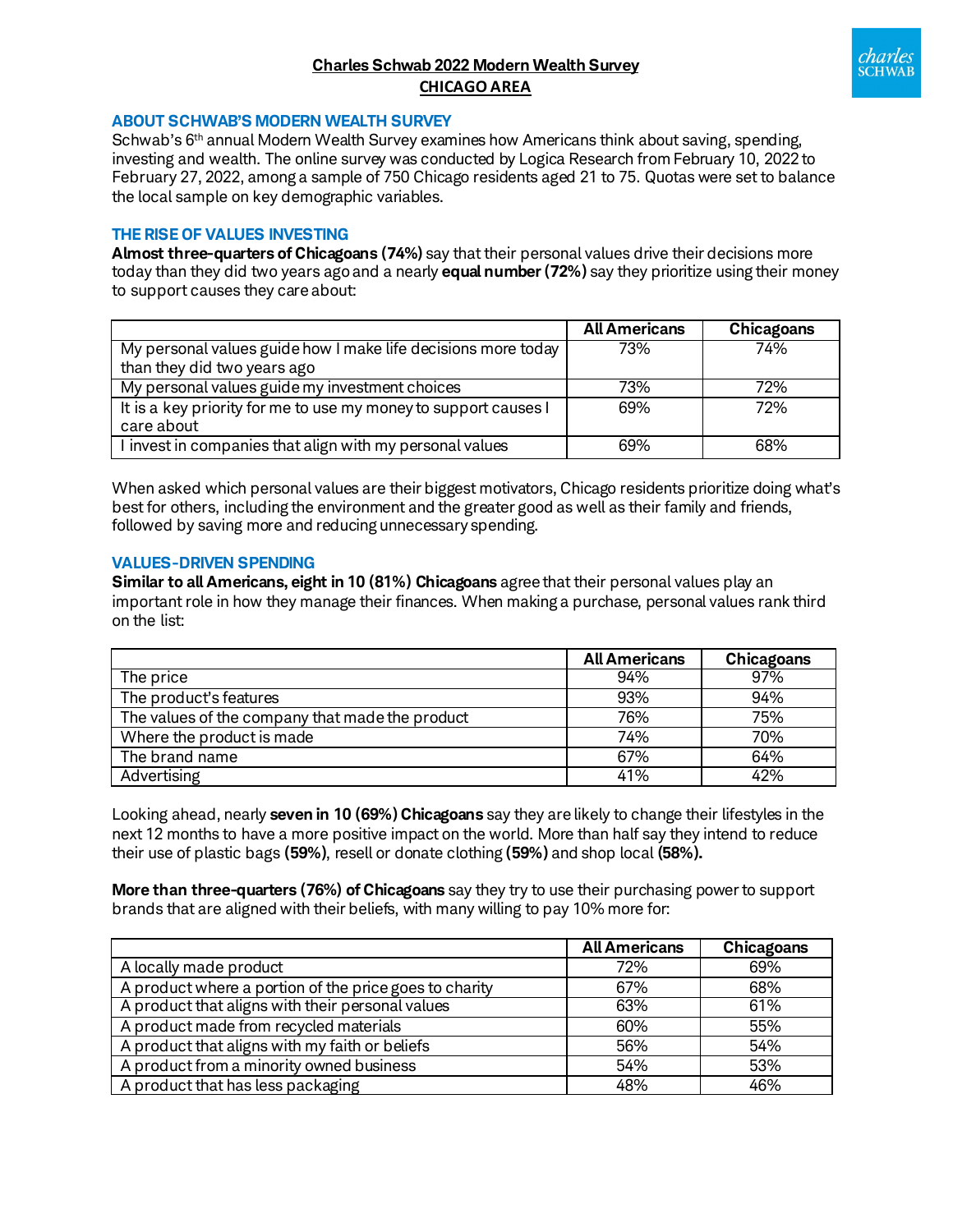

# **Charles Schwab 2022 Modern Wealth Survey CHICAGO AREA**

## **VALUES-DRIVEN INVESTING**

**Almost three-quarters (72%)** of Chicago investors agree that their values guide their investment choices, with the following factors influencing investing decisions, among others:

|                                                               | <b>All Americans</b> | Chicagoans |
|---------------------------------------------------------------|----------------------|------------|
| Company performance                                           | 96%                  | 96%        |
| <b>Risk</b>                                                   | 94%                  | 92%        |
| <b>Stock Price</b>                                            | 93%                  | 92%        |
| The expected dividends                                        | 92%                  | 90%        |
| Company reputation                                            | 91%                  | 90%        |
| Diversification, how the fund or company fits into my overall | 90%                  | 87%        |
| portfolio                                                     |                      |            |
| The sector or the industry                                    | 86%                  | 82%        |
| Corporate values                                              | 81%                  | 80%        |
| How the company treats its employees                          | 81%                  | 75%        |

## **PRIORITIZING VALUES IN THE WORKPLACE**

**Similar to all Americans, nine in ten (90%) Chicago-based workers** say that it is important for them to feel fulfilled by their work:

|                                                           | <b>All Americans</b> | Chicagoans |
|-----------------------------------------------------------|----------------------|------------|
| It is important to me to be fulfilled by my work          | 89%                  | 90%        |
| Having colleagues and co-workers who respect my personal  | 85%                  | 88%        |
| values is important to me                                 |                      |            |
| My personal values guide how I manage my career           | 84%                  | 86%        |
| I chose my career path based on my personal values and    | 74%                  | 79%        |
| affinities                                                |                      |            |
| I chose my employer based on their values                 | 63%                  | 63%        |
| My work defines who I am                                  | 56%                  | 53%        |
| I would work for a lower salary for a company that better | 59%                  | 51%        |
| represents my personal values or interests                |                      |            |

When looking at the factors that influence Chicago workers' decisions when it comes to selecting a new job, salary and work life balance are the top factors. Sharing similar values is higher than job title. Other influential factors include:

|                                                            | <b>All Americans</b> | Chicagoans |
|------------------------------------------------------------|----------------------|------------|
| The salary                                                 | 93%                  | 96%        |
| Work life balance                                          | 93%                  | 94%        |
| The employee benefits (Healthcare, 401(k), )               | 89%                  | 92%        |
| The hours                                                  | 92%                  | 92%        |
| The flexibility of where I work (office, home, anywhere)   | 87%                  | 88%        |
| The company's values/mission align with my personal values | 83%                  | 84%        |
| Opportunity for advancement                                | 84%                  | 83%        |
| Working with people who share my values                    | 78%                  | 80%        |
| The stock options or equity compensation                   | 63%                  | 66%        |
| The job title                                              | 54%                  | 53%        |